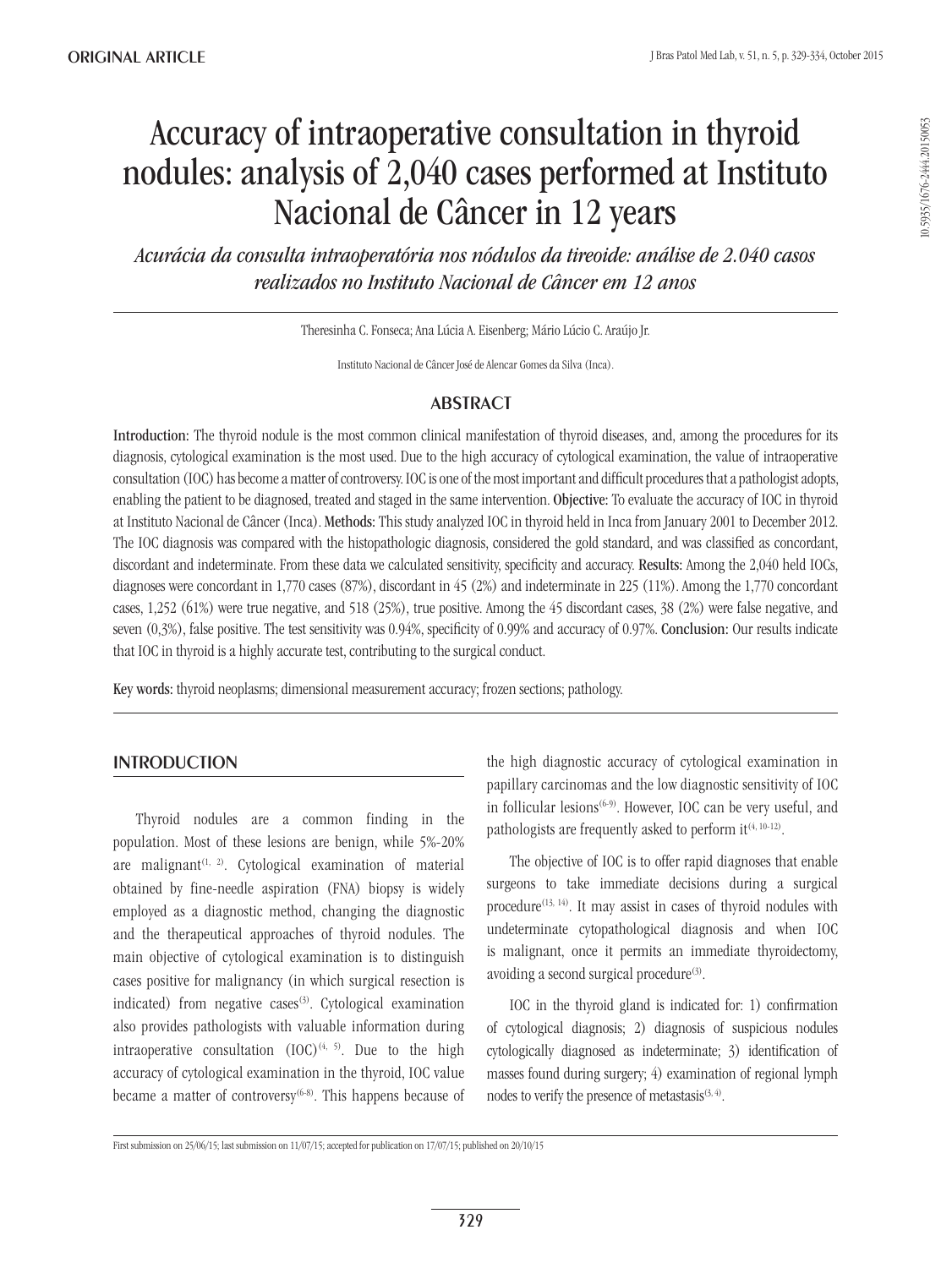In follicular lesions there are diagnostic limitations as to both cytological examination and IOC, but the combination of both analyses increases the diagnostic accuracy of  $IOC^{(3, 8, 10, 15, 16)}$ . The objective of this study is to assess the diagnostic accuracy of IOC of thyroid nodules carried out at Instituto Nacional de Câncer (Inca).

## **METHODS**

This is a retrospective descriptive study of IOC in lesions of the thyroid gland performed at Inca between January 2001 and December 2012. After approval by the research ethics committee of Inca (CAE: 12435613.0.0000.5274), a survey was conducted in the computerized system of the Division of Pathology (Dipat); 7,888 thyroid cases were reported in this period. IOCs were performed in 2,040 (25.86%) individuals.

The cases were defined as:

1) IOC diagnosis (IOCD) – diagnosis established during IOC;

2) histopathological diagnosis (HPD) – final HPD;

3) gold standard – standard exam used for comparison with the exam to be tested, aiming at assessing its exactness. In this study HPD was the gold standard;

4) positive concordant cases – positive HPD and IOCD (true positive [TP]);

5) negative concordant cases – negative HPD and IOCD (true negative [TN]);

6) positive discordant cases – positive HPD and negative IOCD (false negative [FN]);

7) negative discordant cases – negative HPD and positive IOCD (false positive [FP]);

8) indeterminate cases (IC) – cases in which IOCD was not conclusive;

9) sensitivity – capacity of the exam to offer correct positive (TP) diagnoses;

10) specificity – capacity of the exam to offer correct negative (TN) diagnoses;

11) positive predictive value (PPV) – probability of the positive cases to be actually positive;

12) negative predictive value (NPV) – probability of the negative cases to be actually negative;

13) accuracy – ability of an exam to obtain results equal to those obtained by the gold standard.

The histopathological classification of the World Health Organization (WHO) is used as a routine for thyroid diagnoses at  $Dipat/Inca<sup>(2)</sup>$ . The cases with descriptive HPD, thyroid tissue free from neoplasia and cysts were included in the group "absence of malignancy".

Statistical analyses were described through absolute frequencies and percentages for qualitative variables, and mean (standard deviations) and median for quantitative variables. Data sets were organized by univariate, bivariate and contingency tables. For proportional comparison between sexes, the ratio male:female was used. Sensitivity, specificity, PPV, NPV and accuracy were used to compare diagnostic methods, that is, IOCD with HPD (gold standard). Statistical decisions were taken at the significance level  $a = 0.05$  (5%). In order to calculate sensitivity, specificity, PPV, NPV, and accuracy, a double-entry table was used for the results of IOCD and HPD (gold standard) tests, considering: A) positive concordant cases (TP); D) negative concordant cases (TN); B) positive discordant cases (FP); C) negative discordant cases (FN); AC) total of HPD positive cases; BD) total of HPD negative cases; AB) total of IOC positive cases; CD) total of IOC negative cases; ABCD) total of cases. Based on these pieces of information, sensitivity  $[= A/(A +$ C)  $\times$  100]; specificity  $[= D/(B + D) \times 100]$ ; PPV  $[= A/(A + B) \times$ 100]; NPV  $[= D/(C + D) \times 100]$ ; and accuracy  $[= (A + D)/(A +$  $B + C + D \times 100$  of IOCD were calculated.

A search in the literature was conducted in the US National Library of Medicine/National Institutes of Health (PubMed), Cochrane database, Medline, and Scientific Electronic Library Online (SciELO). The key words used for the research were: intraoperative consultation, accuracy of intraoperative consultation, sensitivity of intraoperative consultation, specificity of intraoperative consultation, thyroid tumors.

## **RESULTS**

Among the 2,040 IOCs, diagnoses were concordant in 1,769 cases (87%), discordant in 46 (2%), and indeterminate in 225 (11%). Among the 1,769 concordant cases, 1,251 were TN and 518 were TP. Among the 46 discordant cases, 38 were FN and eight were FP (Tables 1 and 2).

Among the 225 cases with indeterminate IOCD, 134 (60%) had HPD of benign lesion, and 91 (40%), of malignant lesion (Table 3).

Based on the number of TN  $(1,251)$ , TP  $(518)$ , FN  $(38)$  and FP (8), sensitivity was 93.4%, specificity was 99.5%, PPV was 98.8%, NPV was 97%, and accuracy was 98% at IOC (Table 4).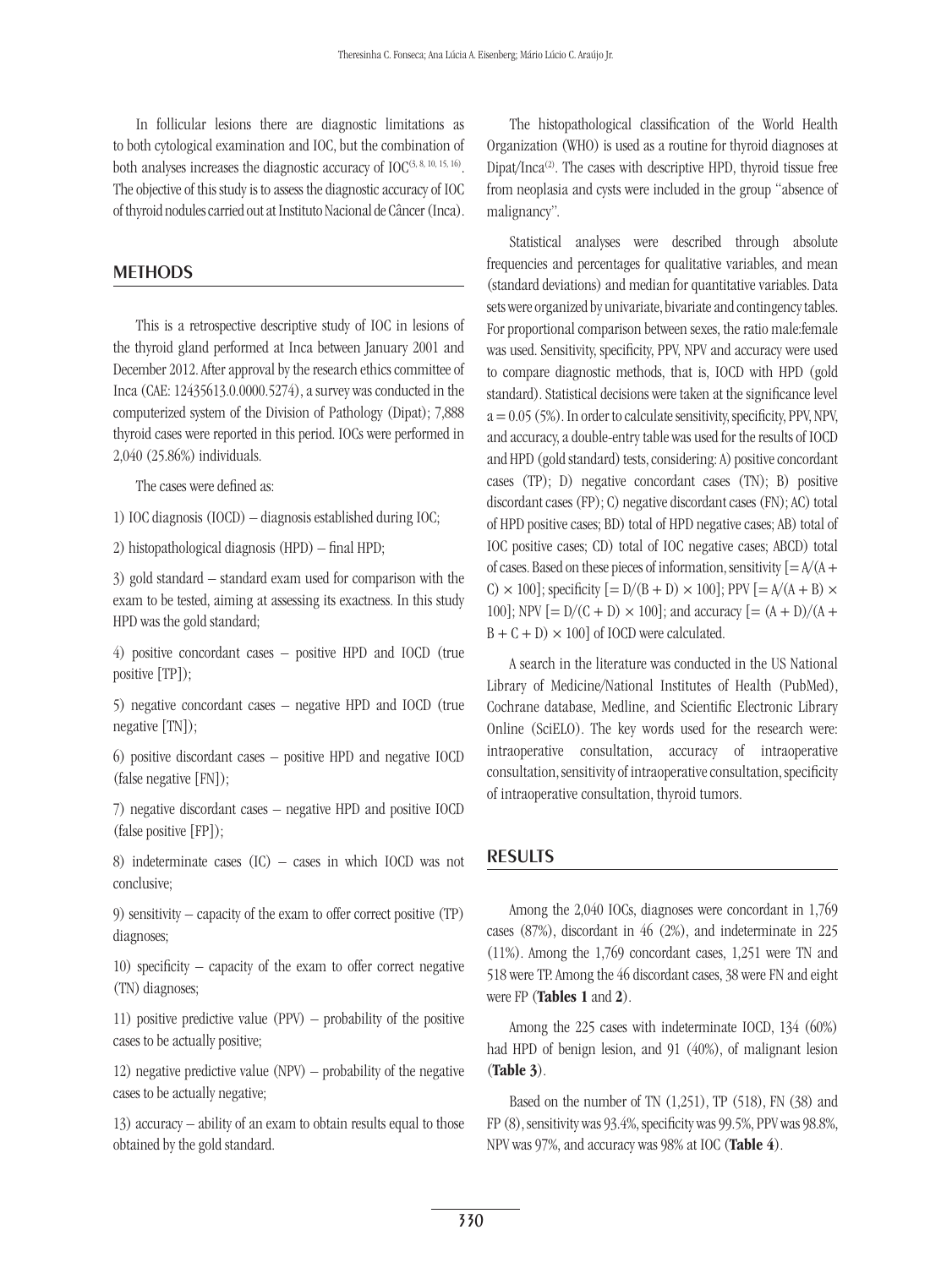#### Table 1 – IOC of thyroid lesions at Inca from January 2001 to December 2012. FP  $(n = 8)$

| <b>HPD</b>          | <b>IOCD</b>         |  |
|---------------------|---------------------|--|
| Nodular hyperplasia | Papillary carcinoma |  |
| Thyroiditis         | Papillary carcinoma |  |
|                     |                     |  |

*IOC: intraoperative consultation; Inca: Instituto Nacional de Câncer; FP: false positive; HPD: histopathological diagnosis; IOCD: diagnosis established during IOC.*

#### Table 2 – IOC of thyroid lesions at Inca from January 2001 to December 2012. FN (*n* = 38)

| $10^{10}$ December 2012. 111 $W = 0.07$ |    |                       |                  |
|-----------------------------------------|----|-----------------------|------------------|
| <b>HPD</b>                              | n  | <b>IOCD</b>           | $\boldsymbol{n}$ |
|                                         | 21 | Nodular hyperplasia   | 16               |
| Papillary carcinoma                     |    | Absence of malignancy | 4                |
|                                         |    | Follicular adenoma    |                  |
|                                         | 11 | Follicular adenoma    | 8                |
| Minimally invasive follicular           |    | Nodular hyperplasia   | $\overline{2}$   |
| carcinoma                               |    | Absence of malignancy |                  |
| Invasive follicular carcinoma           |    | Follicular adenoma    |                  |
| Medullary carcinoma                     | 4  | Nodular hyperplasia   | 3                |
|                                         |    | Absence of malignancy |                  |
| Anaplastic carcinoma                    |    | Absence of malignancy |                  |
|                                         |    |                       |                  |

*IOC: intraoperative consultation; Inca: Instituto Nacional de Câncer; FN: false negative; HPD: histopathological diagnosis; IOCD: diagnosis established during IOC.*

Table 3 – IOC of thyroid lesions at Inca from January 2001 to December 2012. Indeterminate cases with HPD of malignant neoplasm  $(n = 225)$ 

| <b>HPD</b>               | $\boldsymbol{n}$ |  |
|--------------------------|------------------|--|
| <b>Benign lesions</b>    | 134              |  |
| Follicular adenoma       | 68               |  |
| Nodular hyperplasia      | 58               |  |
| Thyroiditis              | 5                |  |
| Absence of malignancy    | 3                |  |
| Malignant lesions        | 91               |  |
| Papillary carcinoma      | 35               |  |
| Papillary microcarcinoma | 22               |  |
| Follicular carcinoma     | 28               |  |
| Medullary carcinoma      |                  |  |
|                          |                  |  |

*IOC: intraoperative consultation; Inca: Instituto Nacional de Câncer; HPD: histopathological diagnosis.*

Table 4 – Relationship between IOCD and HPD in cases of IOC performed in thyroid lesions at Inca from January 2001 to December 2012 ( $n = 1,815$ )

|             |          | <b>HPD</b>    |                 |                         |
|-------------|----------|---------------|-----------------|-------------------------|
|             |          | Positive      | <b>Negative</b> | Total                   |
|             | Positive | $A = 518$     | $B = 8$         | $A + B = 526$           |
| <b>IOCD</b> | Negative | $C = 38$      | $D = 1.251$     | $C + D = 1.289$         |
|             | Total    | $A + C = 556$ | $B + D = 1,259$ | $A + B + C + D = 1,815$ |

*IOC: intraoperative consultation; IOCD: diagnosis established during IOC; HPD: histopathological diagnosis; Inca: Instituto Nacional de Câncer; A: true positive cases; D: true negative cases; B: false positive cases; C: false negative cases; A + C: total of HPD positive cases; B + D: total of HPD negative cases; A + B: total of IOC positive cases; C + D: total of IOC negative cases;*  $A + B + C + D$ *: total of cases.* 

Among the 2,040 IOCs performed in the thyroid gland, HPD were benign in 1,393 (68%) cases, and malignant in 647 (32%) (Table 5).

| TABLE 5 – Thyroid neoplasms at Inca between January 2001 and |  |
|--------------------------------------------------------------|--|
| December 2012. HPD $(n = 2,040)$                             |  |

| <b>HPD</b>                      | Total $(\%)$ |
|---------------------------------|--------------|
| Benign                          | 1,393 (68)   |
| Nodular hyperplasia             | 965(43.3)    |
| Absence of malignancy           | 180(8.8)     |
| Thyroiditis                     | 138(6.2)     |
| Follicular adenoma              | 111(5.4)     |
| Malignant                       | 647 (32)     |
| Papillary carcinoma             | 569 (27.89)  |
| Follicular carcinoma            | 51(2.5)      |
| Medullary carcinoma             | 20(0.98)     |
| Poorly differentiated carcinoma | 4(0.19)      |
| Anaplastic carcinoma            | 3(0.14)      |
| Total                           | 2,040 (100)  |

*Inca: Instituto Nacional de Câncer; HPD: histopathological diagnosis.*

## **DISCUSSION**

Most thyroid nodules are benign lesions, and those considered potentially malignant both clinically and by imaging exams must be assessed so that a precise diagnosis is established. Clinical history, physical examination, and ultrasonography are important to determine whether the patient presents high risk to develop a malignant lesion $(1, 4)$ .

Cytological examination of the material obtained by FNA is the first procedure for the diagnosis of thyroid gland lesions<sup> $(4-8, 11)$ </sup>. In the cases with diagnosis reported as positive for malignancy, the surgical procedure can be planned previously $(4-8, 11)$ .

Although the cytological examination has caused a decrease in the number of IOCs, it has limitations. IOC can be useful in the cases cytologically diagnosed as unsatisfactory, suggestive of malignancy and indeterminate. Another indication of IOC is the analysis of nodules found during the surgery, and the evaluation of surgical margins<sup>(3, 4, 10, 11)</sup>.

In this study, among the 46 cases with discordant diagnoses, eight were FP; and 38, FN. Both FP and FN diagnosis may bring damage to the patient. The former may lead to a more aggressive and unnecessary surgery; the latter, cause inadequate treatment, sometimes requiring a second complementary surgery or radiotherapy<sup>(3, 4, 10, 11)</sup>.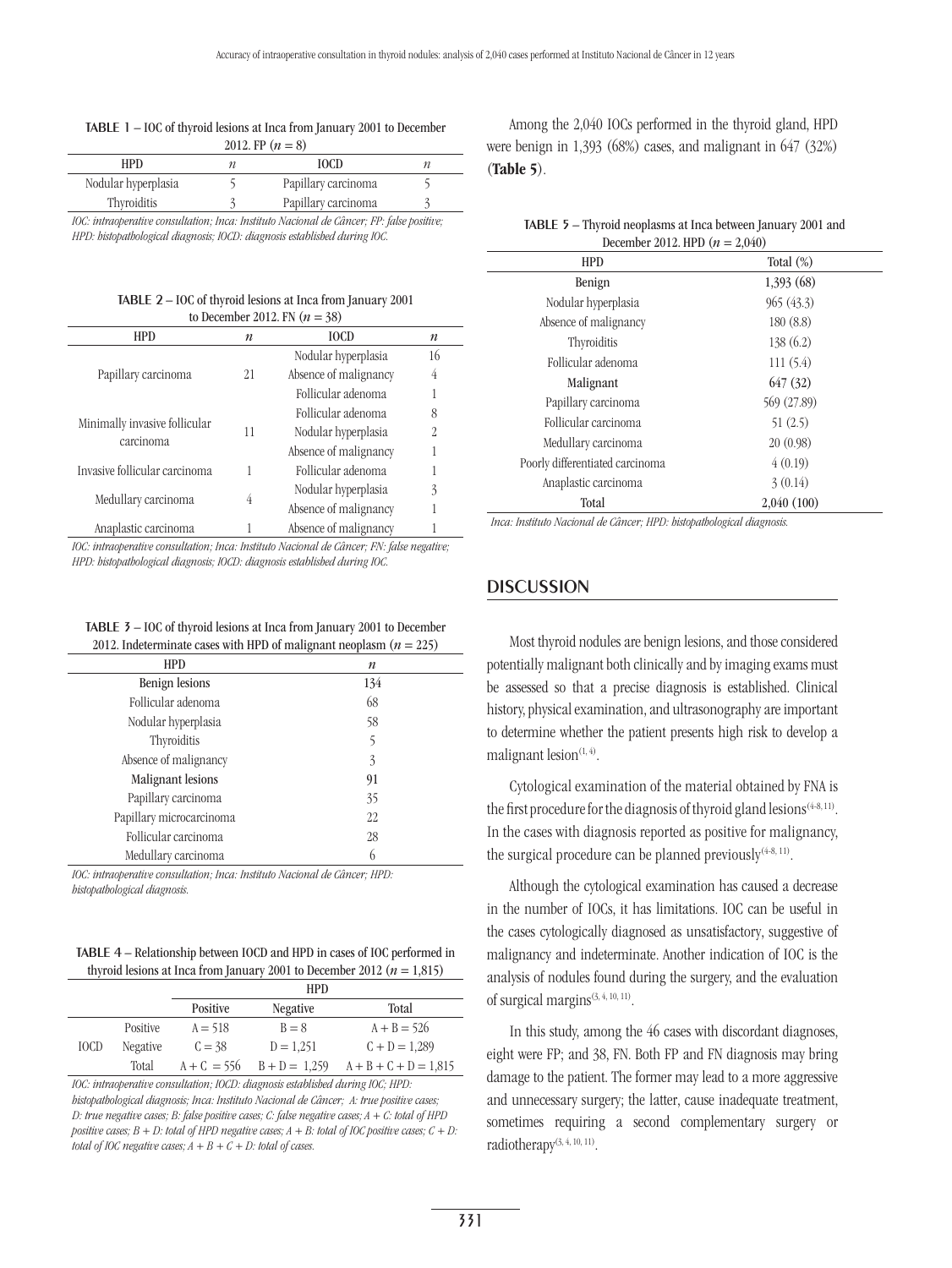#### False positive cases

The eight FP cases had IOCD of papillary carcinoma, of which five had HPD of nodular hyperplasia, and three, of thyroiditis. Both nodular hyperplasia and papillary carcinoma may present papillary formations, what may cause a wrong interpretation of IOC. The papillary formations of nodular hyperplasia are associated with dilated follicles, and nuclear alterations typical of papillary carcinoma are not observed<sup> $(8, 17-19)$ </sup>. In lymphocytic thyroiditis and Hashimoto's thyroiditis, epithelial cells may present nuclear alterations, which mimic those found in papillary carcinomas. The presence of lymphocytic infiltration and the absence of nuclear alterations typical of papillary carcinoma suggest the diagnosis of thyroiditis<sup> $(3, 19)$ </sup>. In our work, FP diagnoses amounted to 0.3% of all cases, similarly to data of the consulted literature<sup>(8, 17, 18)</sup>.

#### False negative cases

Among the 38 FN cases, HPD was papillary carcinoma in 21, minimally invasive follicular carcinoma in 11, medullary carcinoma in four, anaplastic carcinoma in one, and invasive follicular carcinoma in one.

The differential diagnosis between papillary carcinoma, nodular hyperplasia and follicular adenoma may be difficult at IOC. The presence of nuclear alterations typical of papillary carcinoma is fundamental for differential diagnosis<sup>(2)</sup>. In our study, among the 21 papillary carcinomas that had IOCD of FN, 16 had IOCD of nodular hyperplasia, four of absence of malignancy, and one of follicular adenoma.

IOCD of minimally invasive follicular carcinoma is very difficult due to the difficulty of finding capsular or vascular invasion in the frozen sections; in these cases, the lesion may be interpreted as adenoma or nodular hyperplasia. In our study, this problem occurred in 11 cases<sup>(3)</sup>.

Invasive follicular carcinoma may be identified grossly and microscopically at IOC, but in our work one case was diagnosed as adenoma at  $IOC^{(3)}$ .

The medullary carcinoma is generally recognized as a carcinoma or a malignant neoplasm at IOC, due to its unusual cytological and histological aspects. However, well-differentiated medullary carcinomas may be mistaken for follicular neoplasms or nodular hyperplasia<sup>(3)</sup>. In our study, three cases of medullary carcinoma were diagnosed as nodular hyperplasia, and one, as absence of malignancy.

The anaplastic carcinoma is a high-grade neoplasm that can be identified at IOC. In our study, one case of anaplastic carcinoma had IOCD of absence of neoplasia due to sampling problems.

The FN rate in the consulted literature ranged from 0.4% to 9%, and the rate found in this work was  $2\%^{(8, 17, 18)}$ .

#### Indeterminate cases

In our analysis, among the 225 cases with undeterminate IOCD, HPD was benign lesion in 134 cases (60%), and malignant lesion in 91 (40%). In the cases with indeterminate IOCD and HPD of benign lesion, in general there is no harm to the patient. However, when HPD is malignant lesion, an additional treatment may be necessary<sup>(3)</sup>.

In our study, among the cases with HPD of benign lesion, 68 were diagnosed as follicular adenoma; 58, as nodular hyperplasia; five, as thyroiditis; one, as absence of malignancy. The distinction between follicular adenoma and nodular hyperplasia in a single node may be a problem at IOC. Grossly, nodular hyperplasia is in general nodular, partially encapsulated and with degenerative alterations. Microscopically, nodular hyperplasia exhibits scant follicular cells, oncocytes and abundant colloid.

Follicular adenomas are typically single and microscopically present high cellularity with numerous microfollicles and little colloid. As previously described, for the diagnosis of follicular carcinoma, demonstration of capsular and/or vascular invasion is necessary, but they are rarely found during  $IOC^{(20, 21)}$ . These difficulties support those who argue against IOC in lesions with pre-operative cytological diagnosis of follicular neoplasia. Surgeons that request IOC in follicular lesions must know that these lesions have chances to be given indeterminate IOCD<sup>(3)</sup>.

In the group of cases with indeterminate IOCD and whose HPD was malignant, 35 had HPD of papillary carcinoma; 22, of papillary microcarcinoma; 28, of follicular carcinoma; six, of medullary carcinoma. In the consulted literature, indeterminate IOCD ranged from 0% to 30%. In this research, the rate was 5%<sup>(8, 17, 18)</sup>.

We found 93.4% sensitivity, 99.5% specificity, and 98% accuracy, data consistent with the literature<sup>(7, 9, 10, 17, 22-27)</sup>. In our study, among the 2,040 IOCs performed in thyroid, HPD was benign in 1,393 cases (68%) and malignant in 647 (32%). Among the benign lesions, nodular hyperplasia was the most common; among malignant lesions, papillary carcinoma, data compatible with the literature<sup>(3)</sup>.

## **CONCLUSION**

We conclude that IOC continues to be an important and useful method of diagnosis to decide surgical procedure in the thyroid.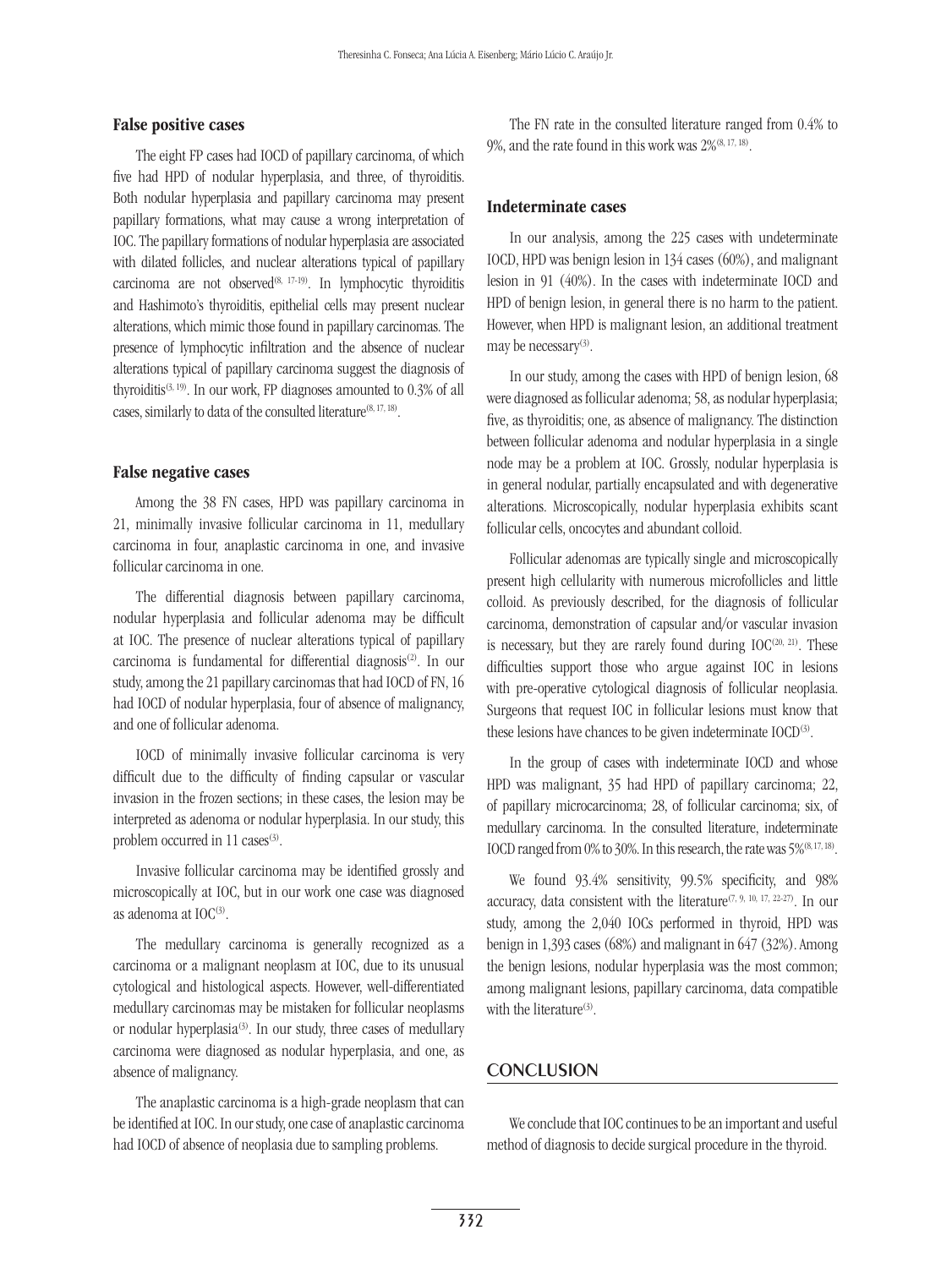## resumo

*Introdução: O nódulo tireoidiano é a manifestação clínica mais comum de doenças da tireoide, e entre os procedimentos para o seu diagnóstico, o exame citológico é o mais usado devido à alta acurácia. Como consequência, o valor da consulta intraoperatória (CIO) tornou-se motivo de controvérsia. A CIO é um dos mais importantes e difíceis procedimentos que o patologista utiliza. Ela possibilita que o paciente seja diagnosticado, tratado e estadiado em uma mesma intervenção. Objetivo: O objetivo deste trabalho é avaliar a acurácia da CIO em tireoide no Instituto Nacional de Câncer (Inca). Métodos: Este estudo analisou as CIOs em tireoide realizadas no Inca no período de janeiro de 2001 a dezembro de 2012. O diagnóstico delas foi comparado com o diagnóstico histopatológico, considerado o padrão ouro, e foi classificado em: concordante, discordante e indeterminado. A partir desses dados, foram calculadas a sensibilidade, a especificidade e a acurácia. Resultados e conclusão: Das 2.040 CIOs realizadas, os diagnósticos foram concordantes em 1.770 casos (87%), discordantes em 45 (2%) e indeterminados em 225 (11%). Dos 1.770 casos concordantes, 1.252 (61%) foram verdadeiros negativos e 518 (25%), verdadeiros positivos. Dos 45 casos discordantes, 38 (2%) foram falsos negativos e sete, falsos positivos (0,3%). A sensibilidade do exame foi de 0,94%; a especificidade, de 0,99%; e a acurácia, de 0,97%. Nossos resultados indicam que a CIO em tireoide é um exame de alta acurácia, o que contribui para a conduta cirúrgica.*

*Unitermos: doenças da glândula tireoide; congelamento; patologia; precisão da medição dimensional.*

#### **REFERENCES**

1. Dean DS, Gharib H. Epidemiology of thyroid nodules. Best Pract Clin Endocrinol Metab. 2008; 22(6): 901-11.

2. DeLellis R, Lloyd R, Heitz P, Eng C, editors. World Health Organization classification of tumors. Pathology and genetics of tumours of endocrine organs. Lyon: IARCPress; 2010.

3. Taxy JB, Husain AN, Montag AG. Biopsy interpretation series. Biopsy interpretation: the frozen section. 2 ed. LWW; 2014. 426 p.

4. Anton RC, Wheeler TM. Frozen section of thyroid and parathyroid specimens. Arch Pathol Lab Med. 2005; 129: 1575-84.

5. Muratli A, Erdogan N, Sevim S, Unal I, Akyuz S. Diagnostic efficacy and importance of fine-needle aspiration cytology of thyroid nodules. J Cytol. 2014; 31(2): 73-8.

6. Cooper DS, Doherty GM, Haugen BR, et al. Revised thyroid association management guidelines for patients with thyroid nodules and differentiated thyroid cancer. Thyroid. 2009; 19(11): 1167-214.

7. Cetin B, Aslan S, Hatiboglu C, et al. Frozen section in thyroid surgery. Is it a necessity? Cancer J Surg. 2004; 47(1): 29-33.

8. Huber GF, Dziegielewski P, Matthews W, et al. Intraoperative frozensection analysis for thyroid nodules. A step toward clarity or confusion? Arch Otolaryngol Head Neck Surg. 2007; 133(9): 874-81.

9. Miller MC, Rubin CJ, Cunnane M, et al. Intraoperative pathologic examination: cost effectiveness and clinical value in patients with cytologic diagnosis of cellular follicular thyroid lesion. Thyroid. 2007; 17(6): 557-65.

10. Almeida JPA, Couto Netto SD, Rocha RP, Pfuetzenreitter EG, Dedivitis, RA. The role of intraoperative frozen section for thyroid nodules. Braz J Otorhinolaryngol. 2009; 75(2): 256-60.

11. Basolo F, Ugolini C, Proietti A, Iacconi P, Berti P, Miccoli P. Role of frozen section associated with intraoperative cytology in comparison to FNA and FS alone in the management of thyroid nodules. Eur J Surg Oncol. 2007; 33(6): 769-75.

12. Nixon IJ, Shaha AR, Patel SG. Surgical diagnosis: frozen section and the extent of surgery. Otolaryngol Clin North Am. 2014; 47(4): 519-28.

13. Novis DA, Gephardt GN, Zarbo RJ; College of American Pathologists. Interinstitutional comparison of frozen section consultation in small hospitals: a College of American Pathologists Q-Probes study of 18,532 frozen section consultation diagnoses in 233 small hospitals. Arch Pathol Lab Med. 1996; 120(12): 1087-93.

14. Gephardt GN, Zarbo RJ. Interinstitutional comparison of frozen section consultations. A College of American Pathologists Q-probes study of 90,538 cases in 461 institutions. Arch Pathol Lab Med. 1996; 120(9): 804-9.

15. Liu FH, Liou MJ, Hsueh C, Chao TC, Lin JD. Thyroid follicular neoplasm: analysis by fine needle aspiration cytology, frozen section, and histopathology. Diag Cytopathol. 2009; 38(11): 801-5.

16. Winter C, Graem N. Accuracy of frozen section diagnosis: a retrospective analysis of 4785 cases. APMIS. 2010; 119: 259-62.

17. Farah-Klibi F, Blel A, Neji O, Ferjaoui M, Ben Jilani S, Zermani R. The value of intraoperative frozen section in surgical management of thyroid nodules: report of 409 cases. Ann Pathol. 2009; 29(2): 80-5.

18. Osamura RY, Hunt JL. Current practices in performing frozen sections for thyroid and parathyroid pathology. Virchows Arch. 2008; 453: 433-40.

19. Rosai J, Kuhn E, Carcangiu ML. Pitfalls in thyroid tumour pathology. Histopathology. 2006; 49: 107-20.

20. Antic T, Taxy J. Thyroid frozen section: supplementary or unnecessary? Am J Surg Pathol. 2013; 37: 282-6.